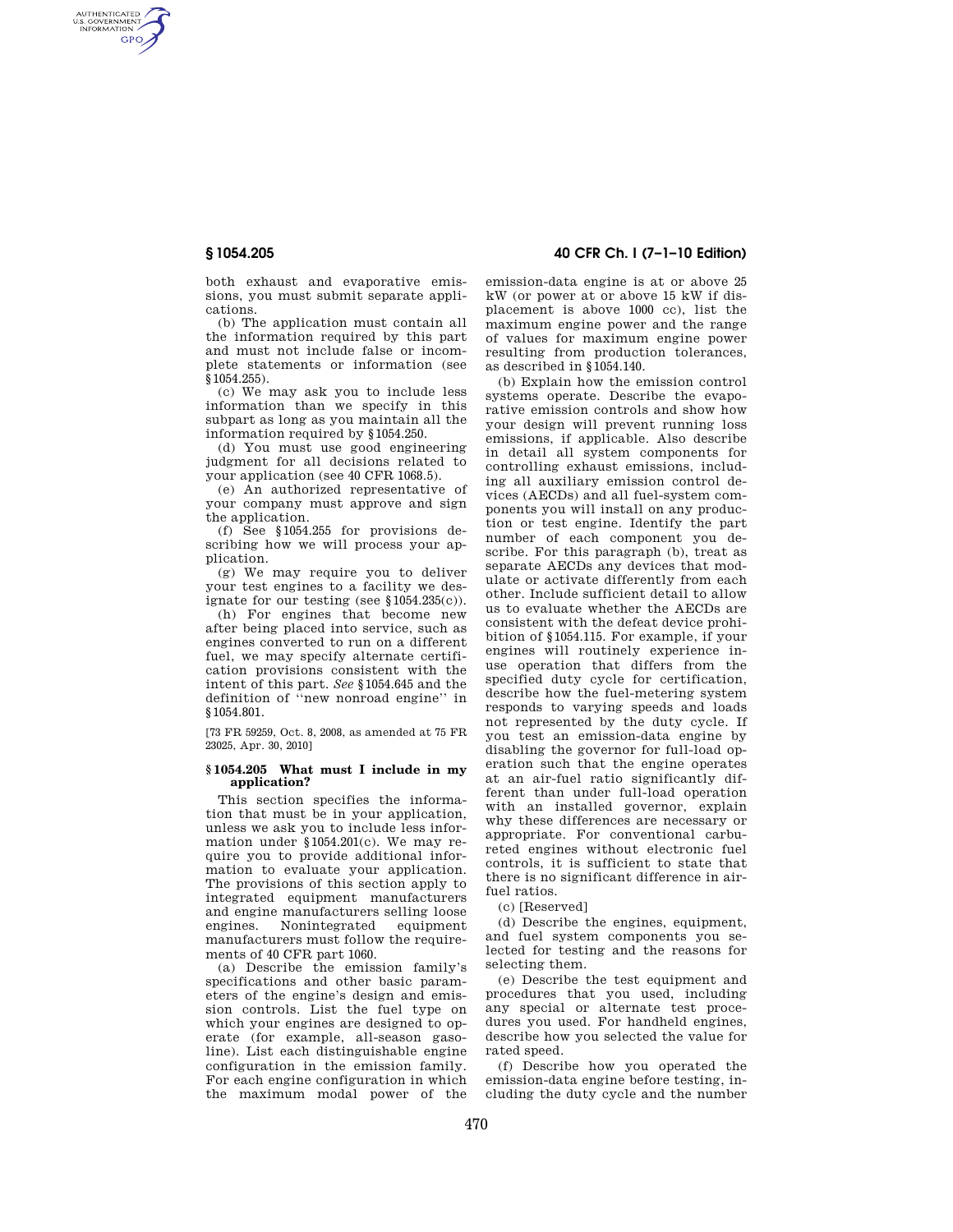# **Environmental Protection Agency § 1054.205**

of engine operating hours used to stabilize emission levels. Explain why you selected the method of service accumulation. Describe any scheduled maintenance you did.

(g) List the specifications of the test fuel to show that it falls within the required ranges we specify in 40 CFR part 1065.

(h) Identify the emission family's useful life. Describe the basis for selecting useful life values with respect to exhaust emissions (see §1054.107).

(i) Include the maintenance and warranty instructions you will give to the ultimate purchaser of each new engine (see §§1054.120 and 1054.125). Describe your basis for meeting the warrantyassurance provisions in §1054.120(f). Describe your recall repair network if it is different than your warranty repair network. State that you will post a bond as specified in §1054.120(f) and 1054.690 or describe why those requirements do not apply.

(j) Include the emission-related installation instructions you will provide if someone else installs your engines in nonroad equipment (see §1054.130).

(k) Describe your emission control information label (see §1054.135).

(l) Identify the emission standards or FELs for the emission family.

(m) Identify the emission family's deterioration factors and describe how you developed them (see §1054.245). Present any emission test data you used for this.

(n) State that you operated your emission-data engines as described in the application (including the test procedures, test parameters, and test fuels) to show you meet the requirements of this part.

(o) Present emission data to show that you meet exhaust emission standards, as follows:

(1) Present emission data for hydrocarbons (such as THC, THCE, or NMHC, as applicable),  $NO<sub>x</sub>$ , and CO on an emission-data engine to show your engines meet the applicable exhaust emission standards as specified in §1054.101. Show emission figures before and after applying deterioration factors for each engine. Include test data from each applicable duty cycle specified in  $§1054.505(b)$ . If we specify more than one grade of any fuel type (for example,

low-temperature and all-season gasoline), you need to submit test data only for one grade, unless the regulations of this part specify otherwise for your engine.

(2) Note that §§1054.235 and 1054.245 allow you to submit an application in certain cases without new emission data.

(p) Report test results as follows:

(1) Report all test results involving measurement of pollutants for which emission standards apply. Include test results from invalid tests or from any other tests, whether or not they were conducted according to the test procedures of subpart F of this part. We may ask you to send other information to confirm that your tests were valid under the requirements of this part and 40 CFR parts 1060 and 1065.

(2) Report measured  $CO<sub>2</sub>$ , N<sub>2</sub>O, and CH<sup>4</sup> as described in §1054.235. Smallvolume engine manufacturers may omit reporting  $N_2O$  and  $CH_4$ .

(q) Describe all adjustable operating parameters (see §1054.115(b)), including production tolerances. Include the following in your description of each parameter:

(1) The nominal or recommended setting.

(2) The intended physically adjustable range.

(3) The limits or stops used to establish adjustable ranges.

(4) Information showing why the limits, stops, or other means of inhibiting adjustment are effective in preventing adjustment of parameters on in-use engines to settings outside your intended physically adjustable ranges.

(r) Describe how your nonhandheld engines comply with emission standards at varying atmospheric pressures. Include a description of altitude kits you design to comply with the requirements of §1054.115(c). Identify the part number of each component you describe. Identify the altitude range for which you expect proper engine performance and emission control with and without the altitude kit. State that your engines will comply with applicable emission standards throughout the useful life with the altitude kit installed according to your instructions. Describe any relevant testing, engineering analysis, or other information